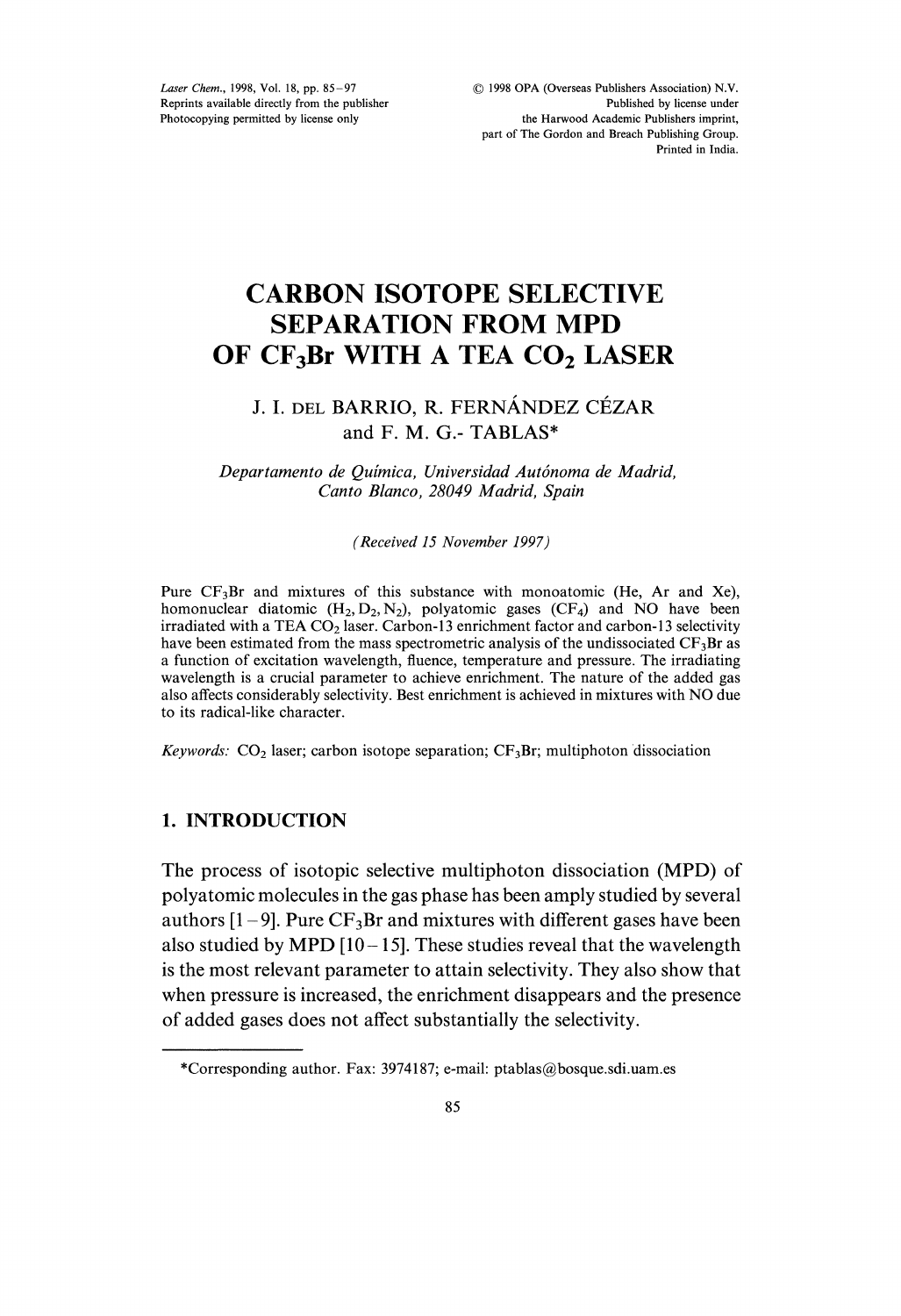We have also studied the MPD of pure  $CF_3Br$  and mixtures with monoatomic, diatomic and polyatomic gases [16-18]. Our results corroborate the effect of wavelength and pressure observed in previous studies, although most of these experiments have been carried out with static cells and sharp focusing, while ours and some others [19, 20] have been performed with a long and narrow cell as a waveguide reactor, and constant fluence. Due to these different experimental conditions, the results cannot be compared in detail.

Abdushelishvili et al. [21] have studied the effect of adding NO on the MPD of  $CF<sub>3</sub>I$ . They found that the presence of NO considerably increases the observed  $CF_3I$  molecule dissociation yield but has only a slight effect on the selectivity of the process. We have confirmed that NO acts as an acceptor of  $CF_3$  radicals by studying  $CF_3Br + NO$ mixtures, but in our case the added NO does produce <sup>a</sup> remarkable effect on the carbon-13 enrichment.

## 2. EXPERIMENTAL

Figure 1 shows the experimental apparatus. The TEA  $CO<sub>2</sub>$  laser is a modified Lambda Physics EMG <sup>200</sup> that can be tuned. It is filled with  $N_2$ :CO<sub>2</sub>:He at 60:80:320 Torr. The operating mode is TEM<sub>00</sub>. An aperture of variable diameter is introduced in the cavity and allows to select the energy per shot. The maximum energy per pulse is 200 mJ for the 9P18 line. The laser pulse consists of a 80 ns spike followed by a low intensity microsecond tail. The repetition rate of the laser was 32 shots per minute. The laser beam is brought to the stainless steel cell (1 meter long and 1.8 mm diameter) with KBr windows by <sup>a</sup> collection of mirrors and is focused at the entrance by a KCl lens of 120 cm focal length.

A metallic support bears the cell and allows it to cool to different bath temperatures. A slush bath of heptane/decane/liquid nitrogen allows us to reach 188 K.

Two Gentec detectors mod. 200 are placed before and after the gas cell to measure the input and output energies. The ratio of these measurements reaches a value of 60% in the worst cases. The spot size diameter at the entrance of the cell is approximately 0.45 mm, and has been determined by using the areas of the burn patterns on heat sensitive paper. The cavity is evacuated at  $10^{-6}$  Torr. The windows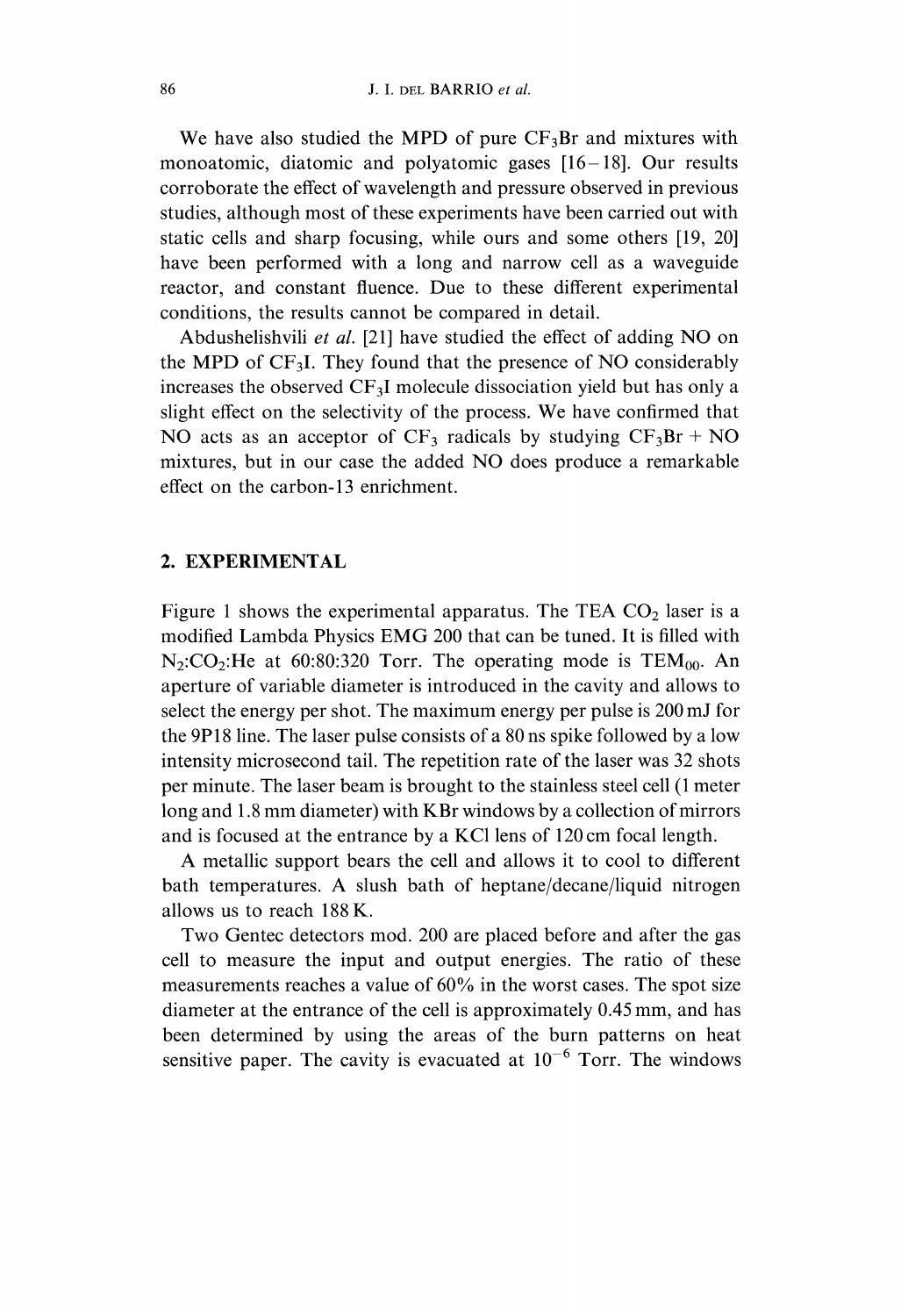

FIGURE 1 Experimental apparatus. (TEA: pulsed  $CO_2$  laser;  $D_1$ ,  $D_2$ , and  $D_3$ : IR detectors; V: vacuum and gas supply; MS: mass spectrometer).

and valves for the gas supply are mounted as close as possible to the ends of the irradiation cell to decrease the non irradiated volume. The relation of both volumes is approximately 1 to 1.

A MKS Baratron which has an output of  $1 \text{ mV}$  per mTorr is used at the entrance of the cell to control the pressure until Torr. For higher pressures another Baratron is used.

The dissociation products are analyzed with a SXP Elite mass spectrometer from Fisons capable of detecting 1 ppm of masses up to 300 amu. The electrons are accelerated with an energy of 70 eV and the generated ions are positive. The mass spectrometer region is kept at a pressure of  $10^{-9}$  Torr.

 $CF<sub>3</sub>Br$  (Praxair) and NO (Air Liquide) have been used without further purification.

## 3. RESULTS AND DISCUSSION

To measure the enrichment of the process we use the enrichment factor of the residual CF<sub>3</sub>Br,  $\beta$ , defined as:

$$
\beta = \frac{(I_{149}/I_{148})_{after\ irradiation}}{(I_{149}/I_{148})_{before\ irradiation}}
$$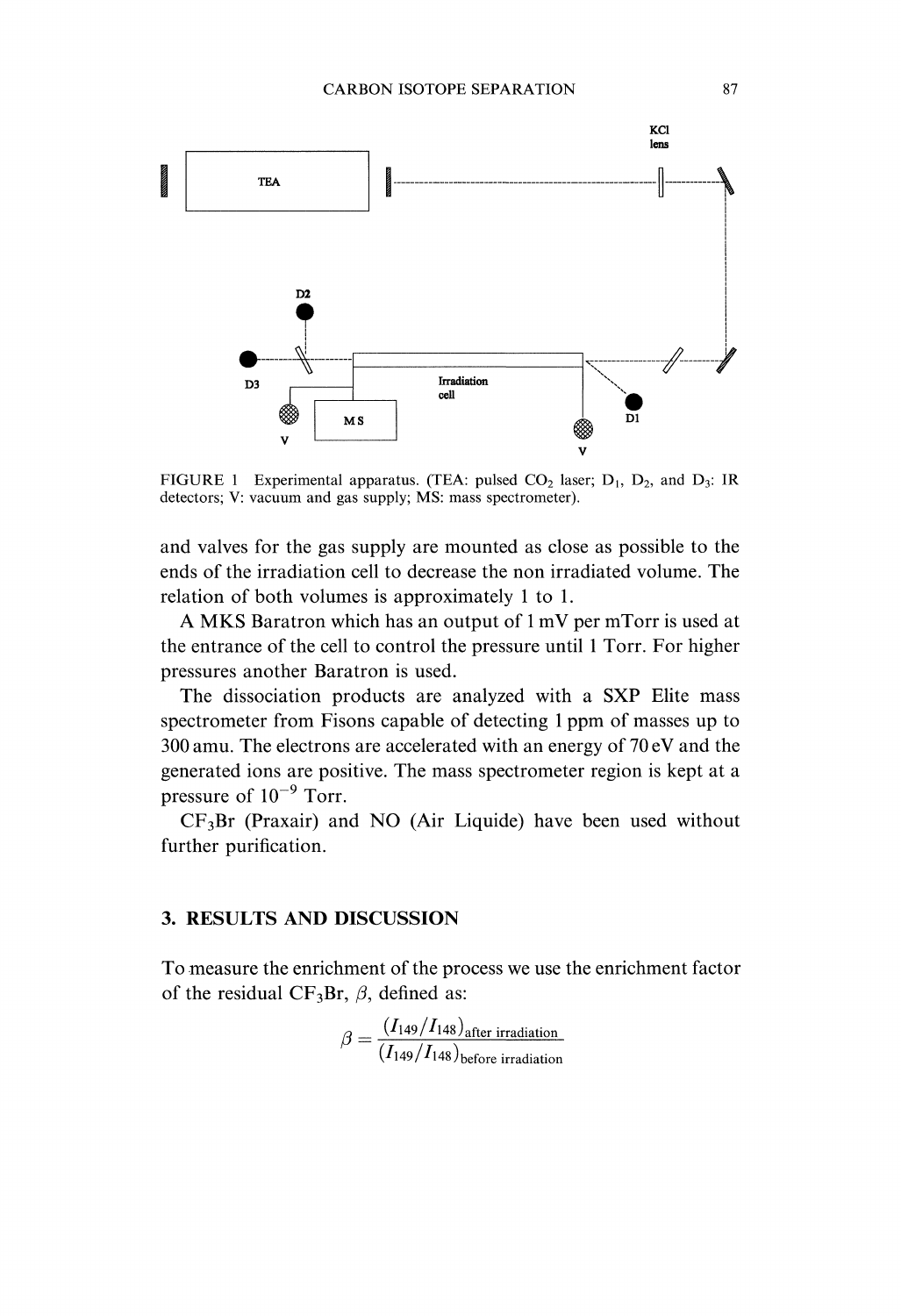where  $I_{149}$  and  $I_{148}$  are, respectively, the mass peak intensities of  ${}^{13}CF_3^{79}Br$  and  ${}^{12}CF_3^{79}Br$ .

Under all the experimental conditions studied, the observed  $\beta$  values are smaller than 1, what shows that carbon-13 bearing molecules are preferentially dissociated.

When possible, we have also estimated the selectivity factor,  $\alpha_{13}$ , that is a direct measurement of the reaction yield ratio for the two isotopic species of the reactant, and is defined as [15]:

$$
\alpha_{13} = \frac{V_{13}}{V_{12}} = 1 + \frac{\ln \beta_{\text{reactant}}}{\ln f}
$$

where  $V_i$  is the reaction yield of <sup>*i*</sup>CF<sub>3</sub>Br, and

$$
f = \frac{[^{12}CF_3Br]_{after\ irradiation}}{[^{12}CF_3Br]_{before\ irradiation}}.
$$

The results have been obtained as the averaging of at least <sup>3</sup> measurements under the same experimental conditions, and the error bars reflect their statistical deviation.

### A. Wavelength Effect

Figure 2 shows the enrichment factor,  $\beta$ , for different irradiation wavenumbers ranging from  $1035.5 \text{ cm}^{-1}$  to  $1053.9 \text{ cm}^{-1}$ , 9P32 and 9P12 CO<sub>2</sub> laser lines respectively, for pure CF<sub>3</sub>Br. A minimum  $\beta$  value, maximum enrichment, is reached around  $1046.9 \text{ cm}^{-1}$ , 9P20 CO<sub>2</sub> laser line. The enrichment quickly disappears when the laser is changed to shorter or longer wavelengths. We attribute the carbon-13 selectivity observed to the near resonance of the  $\nu_1$  mode of the <sup>13</sup>CF<sub>3</sub>Br molecule, at  $1058 \text{ cm}^{-1}$  [22]. There is a difference between the absorption and dissociation maxima of  $11 \text{ cm}^{-1}$  towards the red, as usual [1].

As it can be inferred from the absorption spectrum of  $CF_3Br$  that appears in Figure 3, the absorption coefficient of the  $\nu_1$  mode of <sup>13</sup>CF<sub>3</sub>Br is considerably larger than that of the  $3\nu_3$  mode of <sup>12</sup>CF<sub>3</sub>Br, what explains the observed selective dissociation of the first isotopic species.

Beta values for some 1:3 ( $CF_3Br + X$ ) representative mixtures are also shown in Figure 2. As it can be seen, the dependence of the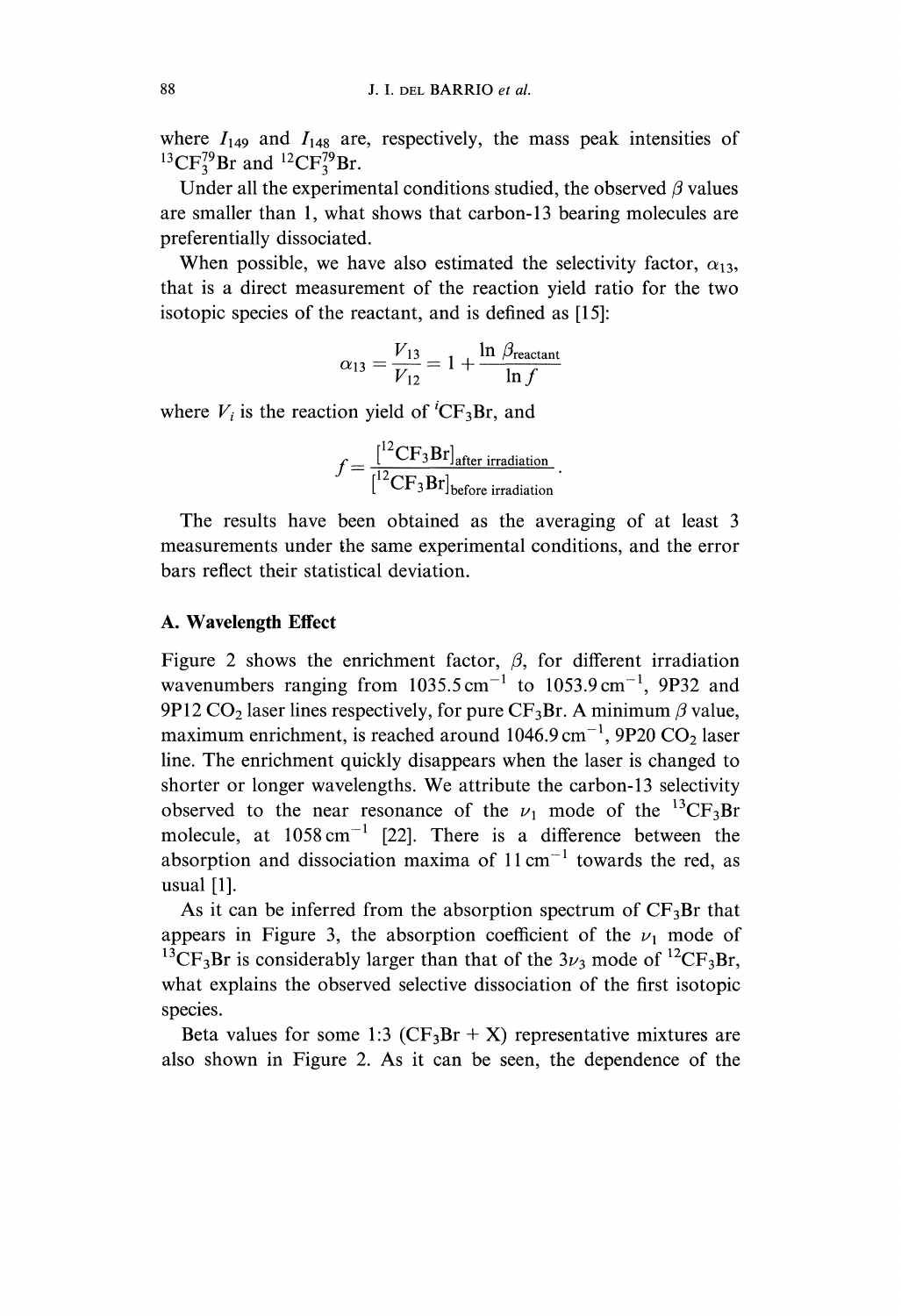

FIGURE 2 Enrichment factor,  $\beta$ , for pure CF<sub>3</sub>Br and some representative mixtures under the experimental conditions that are indicated.



FIGURE 3 Infrared absorption spectrum of  $CF_3Br$ .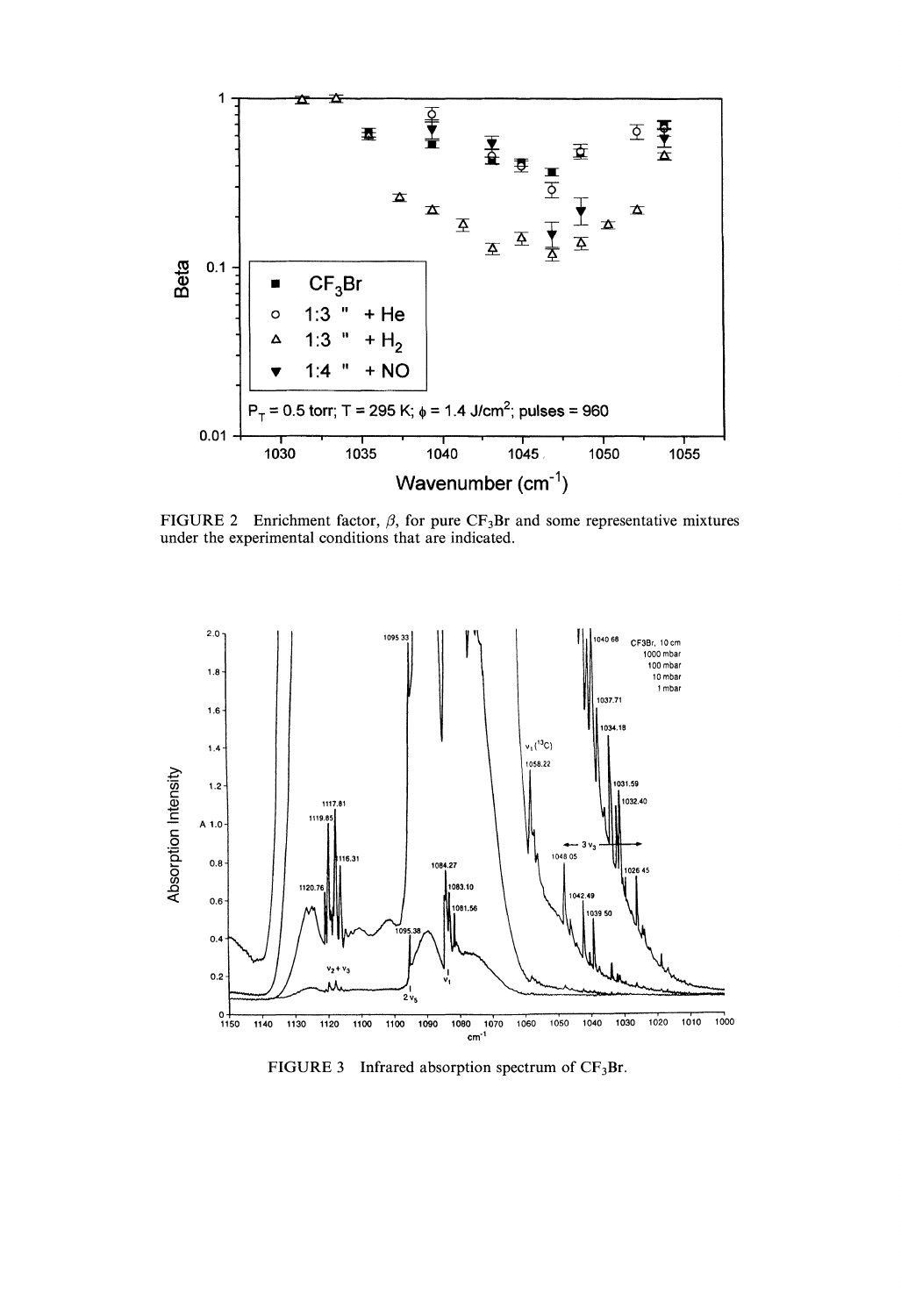enrichment factor,  $\beta$ , with wavenumber is similar to the one observed for pure  $CF_3Br$ , as expected.

### B. Effect of the Gas Added to  $CF_3Br$  in the Mixtures

Table <sup>I</sup> shows the enrichment factor for the pure substance and 1:3 mixtures with monoatomic gases: He, Ar and Xe. To compare these results in detail, it is necessary to choose those total pressure values that correspond to the same partial pressure of  $CF_3Br$ . No variation is observed in the enrichment because of the presence of these monoatomic gases. Therefore, we conclude that they act as spectators, due to the lack of vibro-rotational structure.

Figure 4 shows the enrichment factor for the pure substance and 1:3 mixtures with homonuclear diatomic gases:  $H_2$ ,  $D_2$  and  $N_2$ . A remarkable improvement of the enrichment is observed in these mixtures, being most noticeable in those prepared with  $H<sub>2</sub>$ . It seems that diatomic gases relax more efficiently  ${}^{12}CF_3Br$  molecules through collisions, allowing the  ${}^{13}CF_3Br$  species to be preferentially dissociated.

In Table I it is shown the enrichment factor for pure  $CF_3Br$  and 1:3 mixtures with  $CF_4$ . No effect is observed on the enrichment when this gas is added, what can be explained by considering that, due to its near resonance with all the isotopic species of  $CF_3Br$ , it relaxes with similar efficiency both isotopic species:  ${}^{12}CF_3Br$  and  ${}^{13}CF_3Br$ .

## C. Effect of NO Addition

Figure 5 shows that adding NO to  $CF_3Br$  instead of  $H_2$  improves the enrichment except at the lowest pressure, 0.5 Torr. This improvement is remarkable for total pressures between 1 and 4 Torr.

| $P_T/Torr$         |      | 6 | 4    |      |      |      | 0.5  |
|--------------------|------|---|------|------|------|------|------|
| Mixture            |      |   |      |      |      |      |      |
| CF <sub>3</sub> Br |      |   |      | 0.86 | 0.69 | 0.46 | 0.44 |
| $CF_3Br + He$      | 0.78 |   | 0.43 |      | 0.30 |      | 0.29 |
| $CF_3Br + Ar$      | 0.68 |   | 0.48 |      | 0.35 |      | 0.35 |
| $CF_3Br + Xe$      | 0.68 |   | 0.52 |      | 0.48 |      | 0.29 |
| $CF_3Br + CF_4$    | 0.76 |   | 0.59 | 0.47 | 0.42 | 0.30 | 0.26 |

TABLE I Enrichment factor,  $\beta$ , for 1:3 mixtures with monoatomic gases and CF<sub>4</sub>. Irradiating line: 9P20, room temperature,  $1.4 \text{ J/cm}^2$  of fluence and 960 pulses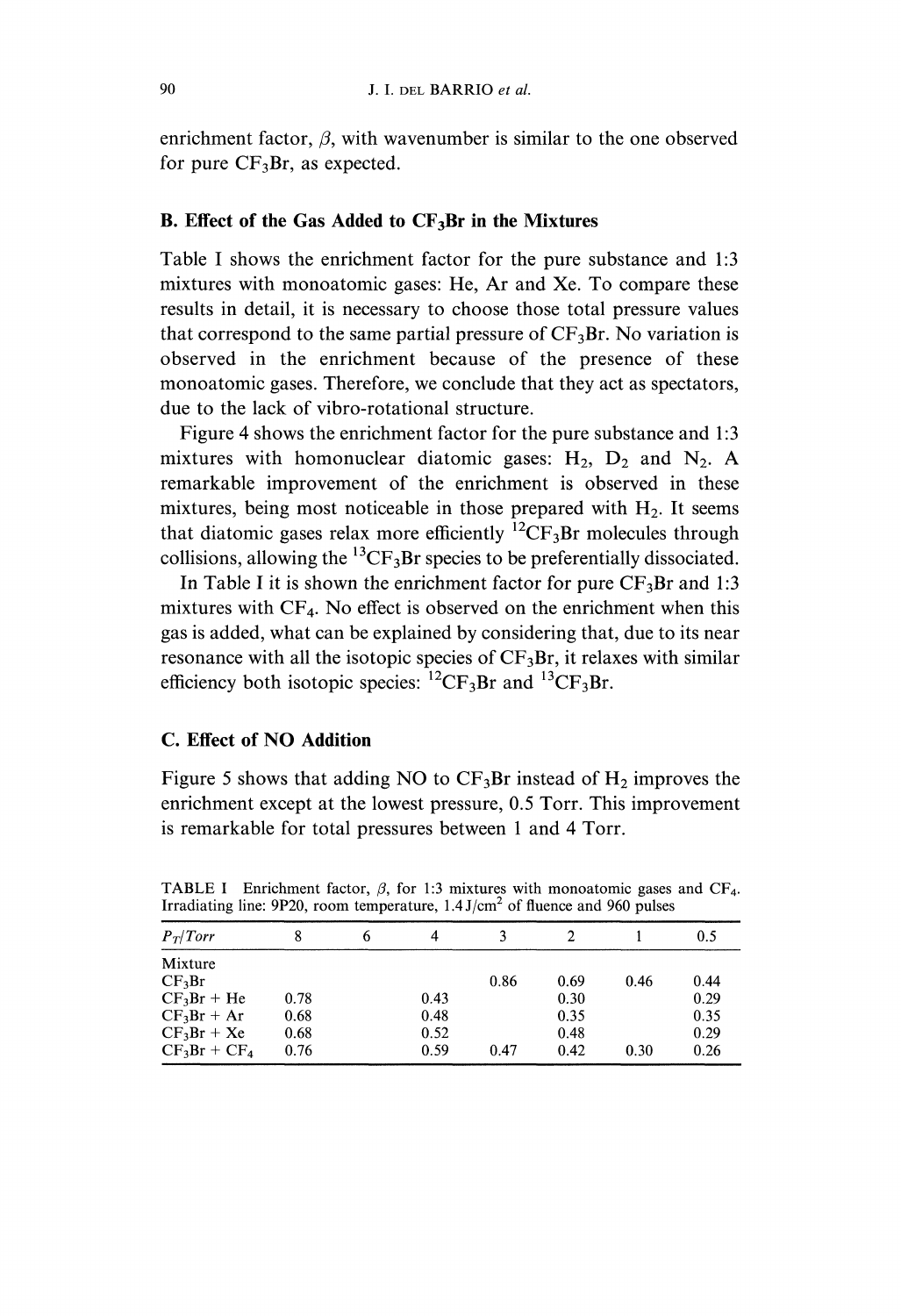

FIGURE 4 Enrichment factor,  $\beta$ , as a function of total pressure for pure CF<sub>3</sub>Br and mixtures with homonuclear diatomic gases. Experimental conditions are indicated.



FIGURE <sup>5</sup> Enrichment factor versus total pressure for the pure substance, <sup>a</sup> 1:3  $CF_3Br + H_2$  mixture and a 1:4  $CF_3Br + NO$  mixture. The experimental conditions are the same as in Figure 4.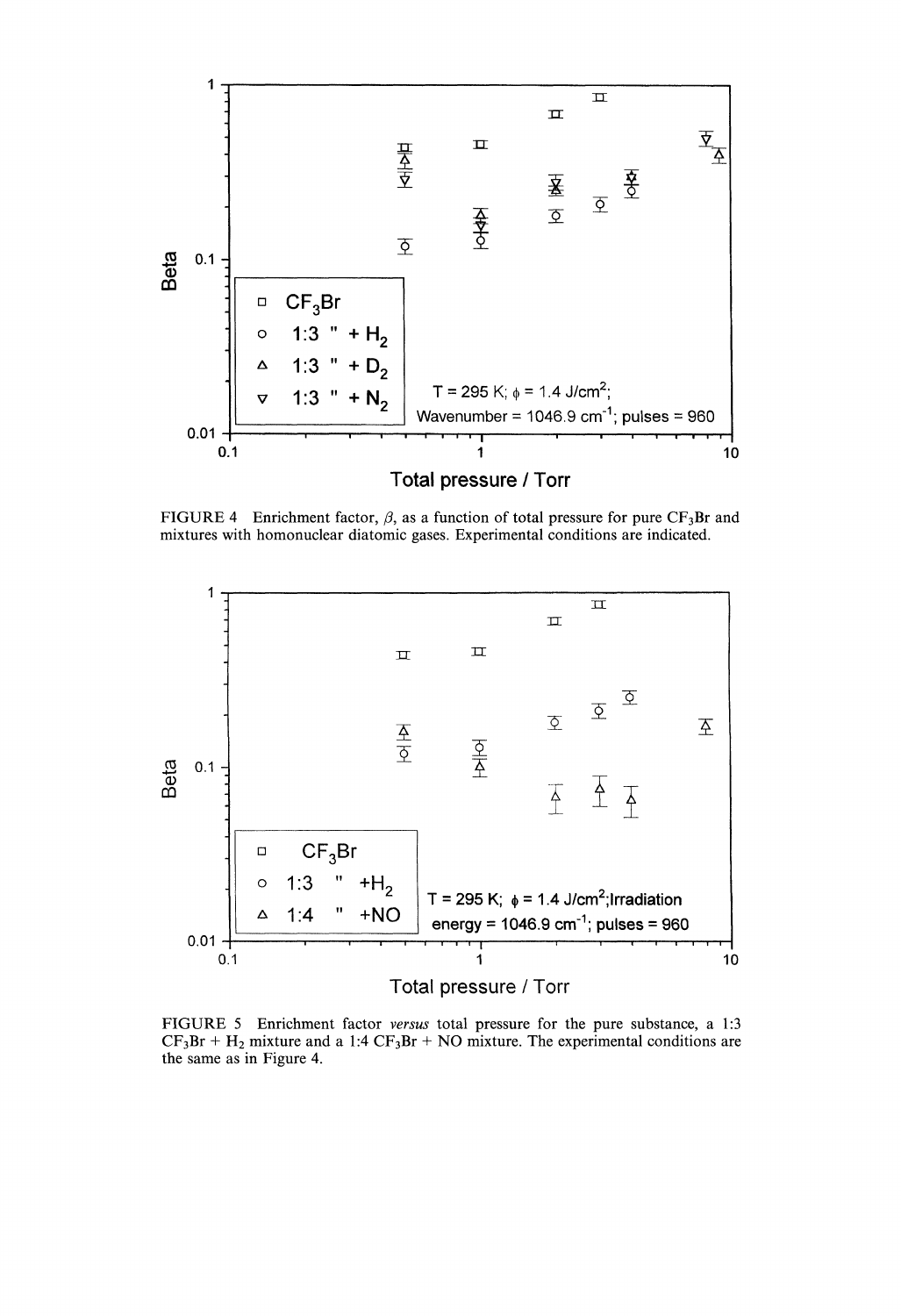The different behaviour of NO compared with the other gases studied could be based on its radical-like structure that makes it an excellent trapper of the radical photodissociation fragments.

It is believed that in the presence of NO the following reactions take place [21]:

$$
CF3Br + h\nu \rightarrow CF3 + Br
$$
  
CF<sub>3</sub> + NO  $\rightarrow$  CF<sub>3</sub>NO  
Br + NO  $\rightarrow$  BrNO

 $Br + NO \rightarrow BrNO$ <br>These reactions avoid the following recombination of the fragments:

$$
CF_3\cdot + Br\cdot \rightarrow CF_3Br
$$

which contributes to the loss of enrichment in the other mixtures studied.

Figure 6 shows the enrichment factor for 1:x ( $x = 2.2, 4, 6$  and 7.3) mixtures of  $CF_3Br + NO$  as a function of total pressure. Maximum



FIGURE 6 Enrichment factor versus total sample pressure for NO mixtures with different proportions. 9P20 irradiating line, room temperature,  $1.4 \text{ J/cm}^2$  of fluence and 960 pulses.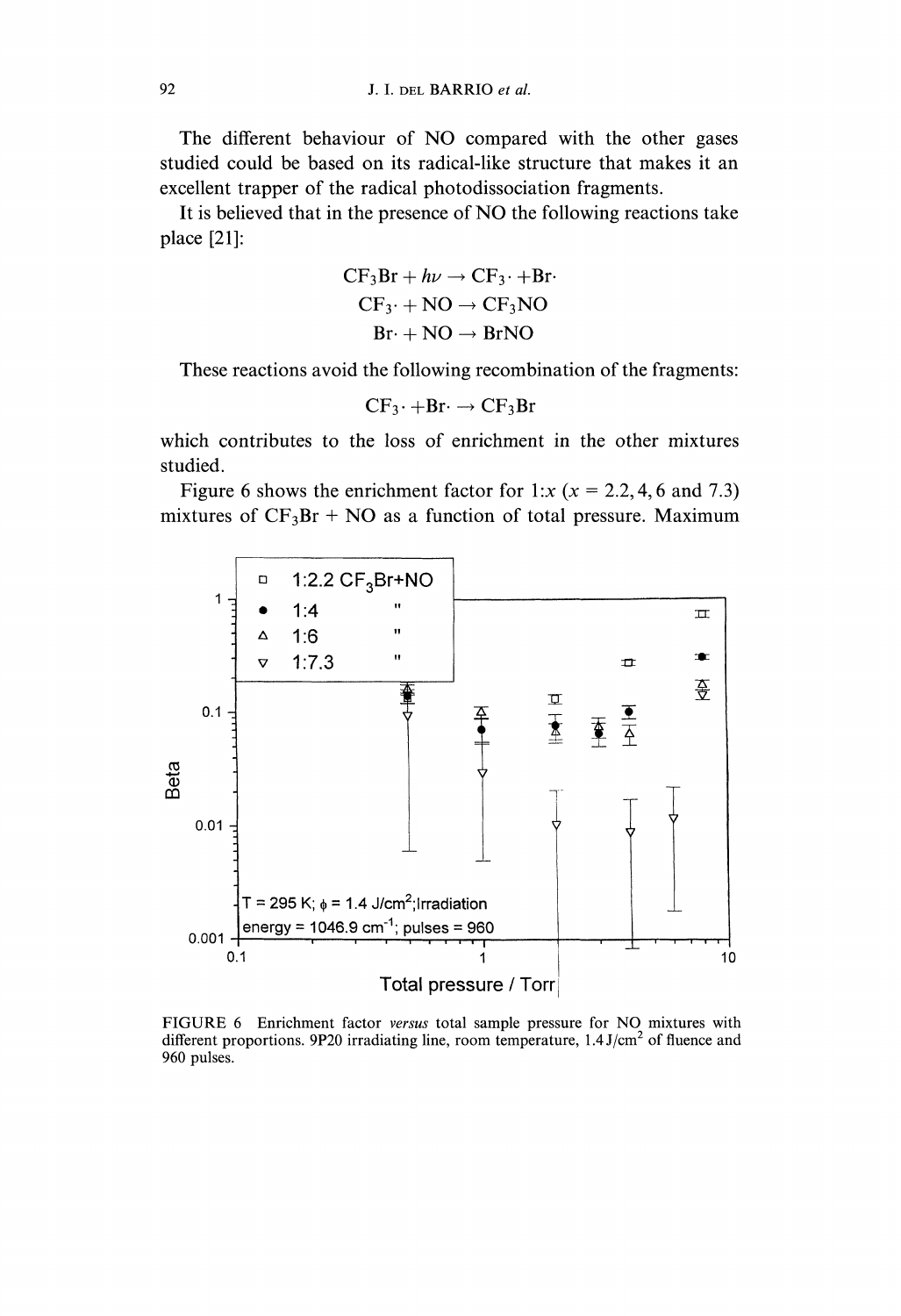enrichment is achieved for the most diluted sample and for total pressures between <sup>1</sup> and <sup>4</sup> Torr. We believe that the enrichment will improve still further with more diluted samples, but we cannot corroborate it because we are in the detection limit of our mass spectrometer with 1:7.3 mixtures, as it is inferred from the large error bars. In any case, at higher dilutions the number of  $CF_3Br$  molecules is so small that the efficiency of the process would be rather poor.

We have also estimated the selectivity factor [16],  $\alpha_{13}$ , which also reaches a maximum in the pressure range from 1 Torr to 4 Torr, as it is shown in Figure 7. For higher pressures  $\alpha$  decreases abruptly and, as usual, the process is not further selective.

## D. Effect of Other Variables

We have estimated the enrichment factor for pure  $CF_3Br$  at different fluences, whose values are affected of a 20% error: 0.94, 1.4 and  $1.7 \text{ J/cm}^2$  [17]. It can be seen in Figure 8 that enrichment factor values



FIGURE 7 Selectivity factor,  $\alpha_{13}$ , for NO mixtures with different proportions. 9P20 irradiating line, room temperature,  $1.4 \text{ J/cm}^2$  of fluence and 960 pulses.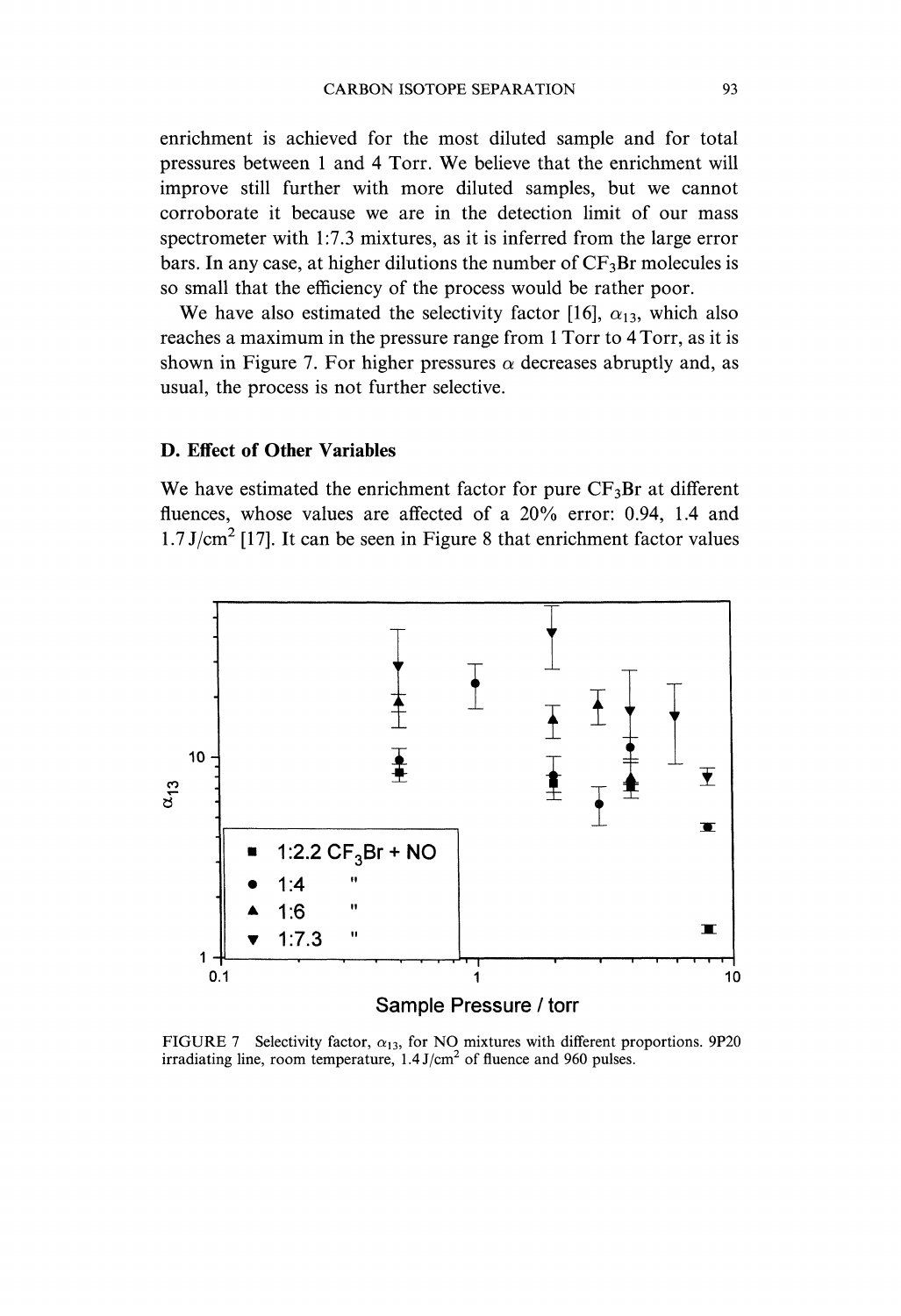

FIGURE 8 Enrichment factor for pure  $CF_3Br$  at different fluences. 9P20 irradiating line, room temperature and 960 pulses.

decrease when fluence is increased, what means that the enrichment of the process augments with fluence. This trend is observed for most wavelengths, being specially noticeable at those that give higher selectivity values. It seems that, with fluences between 0.94 and 1.7 J/ cm2, maximum possible enrichment is not achieved. The behaviour of the enrichment factor with fluence is similar for all the mixtures studied [18].

The dissociation probability, DP, for the isotopic species  ${}^{12}CF_3Br$ and  ${}^{13}CF_3Br$  at the fluences indicated above has been estimated for nitrogen mixtures. DP increases with fluence for the majority of the wavelengths studied, but the increase observed for  ${}^{13}CF_3Br$  is larger than the one observed for  ${}^{12}CF_3Br$ , what confirms the improvement achieved in the enrichment at higher fluences.

The enrichment factor,  $\beta$ , at different temperatures has been estimated for pure  $CF_3Br$  [17], and mixtures [17, 18]. In both cases it is observed that the enrichment improves when decreasing the temperature from 295-188 K for the most selective wavelengths,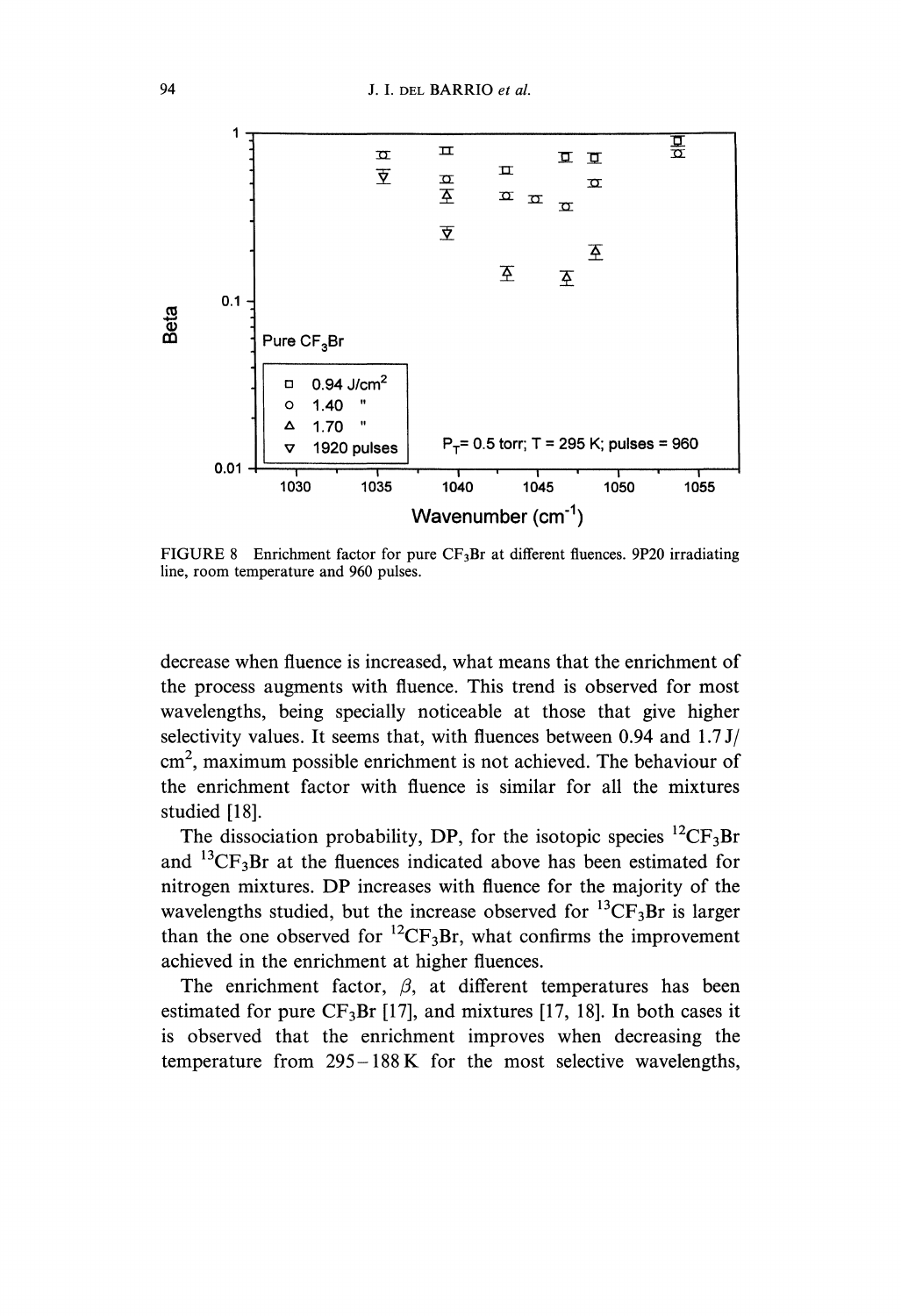1046.9 and 1048.7 cm<sup>-1</sup>, and remains practically unchanged for the other ones studied.

In the case of NO mixtures, we have been able to estimate the selectivity factor,  $\alpha_{13}$ , which augments appreciably when temperature decreases [16].

A decrease in the enrichment is observed when total pressure increases from 0.5 Torr to 10 Torr [16-18]. This fact can be explained by the enlargement of the number of collisions during the laser pulse when total pressure augments. This increase of collisions favours the ergodic distribution of the absorbed energy and, consequently, entails a loss of selectivity.

#### E. Efficiency of the Carbon Isotopic Separation Process

In order to estimate the efficiency of the separation process in NO mixtures, we define the following function:

$$
C_R = \alpha_{13} \times [P_{\text{CF}_3\text{Br}}]_{\text{before irradiation}}
$$

where the first factor takes account of the efficiency of the selective dissociation, and the second, of the number of particles susceptible of dissociation.

We consider that the maximum values of  $C_R$  give the optimum pressure conditions for carbon isotopic separation. Table II shows the estimated values of this function in the mixtures studied. Under the present experimental conditions, best results are obtained for the most diluted samples, 1:7.3, and 6 Torr of total pressure.

| . .        |       |       |       |                          |       |      |      |  |
|------------|-------|-------|-------|--------------------------|-------|------|------|--|
| $P_T/Torr$ |       |       | 4     |                          |       |      | 0.5  |  |
| Mixture    |       |       |       |                          |       |      |      |  |
| 1:2.2      | 3.50  |       | 9.00  |                          | 4.69  |      | 1.33 |  |
| 1:4        | 7.20  |       | 9.04  | 3.54                     | 3.30  | 4.74 | 0.98 |  |
| 1:6        |       |       | 4.51  | 7.85                     | 4.43  |      | 1.33 |  |
| 1:7.3      | 12.96 | 19.56 | 13.92 | $\overline{\phantom{0}}$ | 10.33 |      | 1.75 |  |

TABLE II  $C_R$  values, in Torr, for the NO mixtures studied. Irradiating line: 9P20, room temperature,  $1.4 \text{ J/cm}^2$  of fluence and 960 pulses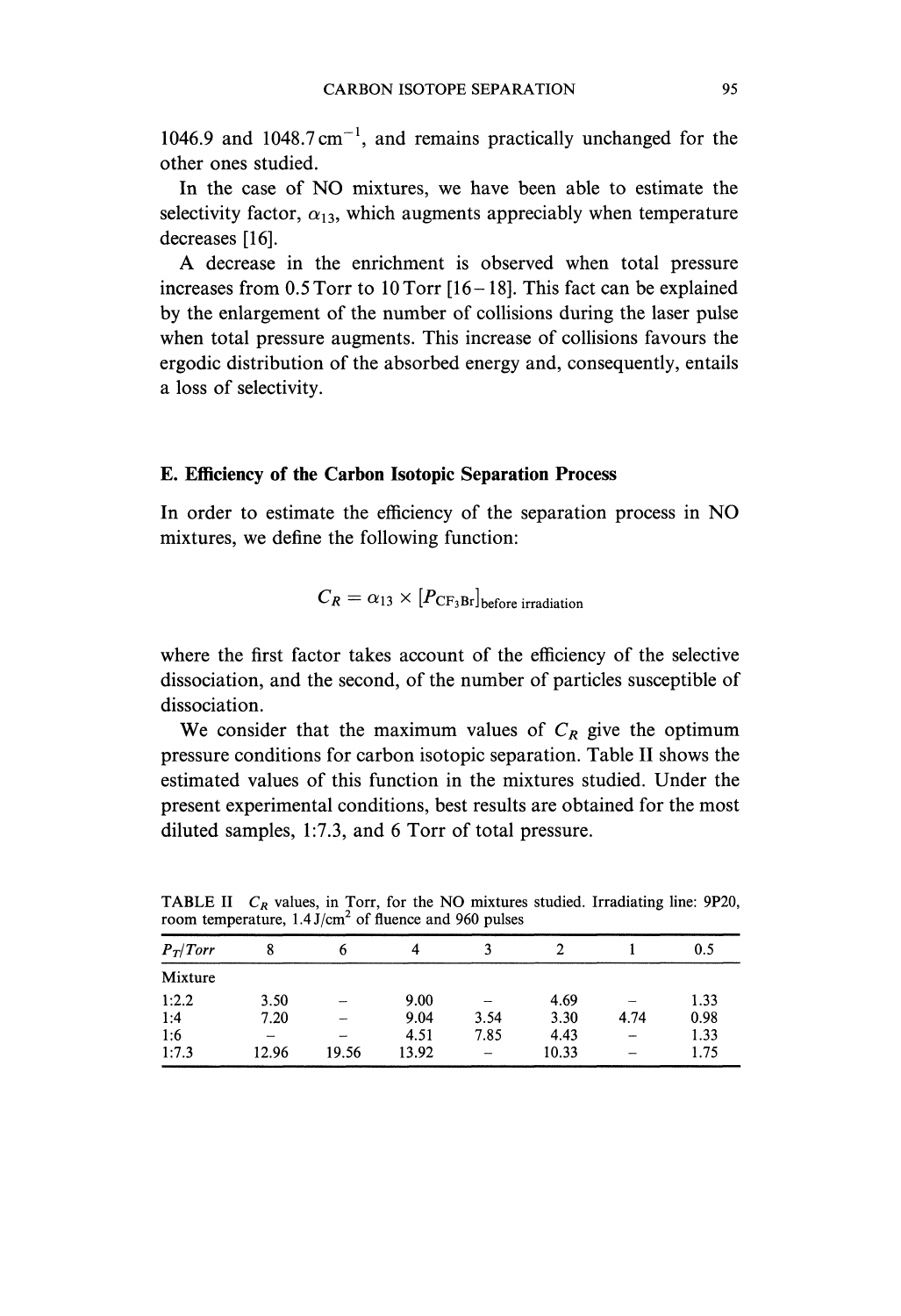## 4. CONCLUSIONS

- 1. The irradiating wavelength is a crucial parameter to obtain selectivity.
- 2. The addition of <sup>a</sup> radical trapper like NO improves significantly the enrichment.
- 3. The MPD process is more selective than it could be inferred from our previous results. The recombination of the radicals formed in the dissociation masks the selectivity of the initial MPD process. The presence of NO avoids this recombination preserving the selectivity of the multiple photon dissociation.
- 4. Maximum enrichment is achieved in the most diluted  $CF_3Br + NO$ mixtures (1:7.3).
- 5. Although lowering the temperature does not influence noticeably the enrichment factor,  $\beta$ , its effect on the  $\alpha$  values is significant.
- 6. An efficient experimental method for obtaining carbon isotopes has been established.

### Acknowledgements

We thank the Max Planck Society and especially Professor Karl L. Kompa and Doctor Werner Ful3 for the equipment that has allowed us to carry out part of this work. We also thank the CAYCIT for financial support under contract PB90-0198.

## References

- [1] Lyman, J. L., Rockwood, S. D. and Freund, S. M. (1977). J. Chem. Phys., **67**, 4545.
- [2] Bitterson, S. and Houston, P. L. (1977). J. Chem. Phys., 67, 4819.
- [3] Gauthier, M., Hackett, P. A., Drouin, M., Pilon, R. and Willis, C. (1978). Can. J. Chem., 66, 2227.
- [4] Drouin, M., Gauthier, M., Pilon, R., Hackett, P. A. and Willis, C. (1978). Chem. Phys. Letters, 60, 16.
- [5] Ambartzumian, R. V., Letokhov, V. S., Makarov, G. An. and Puretzky, A. A. (1978). X International Quantum Electronic Conference, Atlanta, Georgia, 29th May-1st June, Paper N-8.
- [6] Sudbo, A. S., Schulz, P. A., Grant, E. R., Shen, Y. R. and Lee, Y. T. (1979). J. Chem. Phys., 70, 912.
- [7] Sugita, K., Ma, P., Ishikawa, Y. and Arai, S. (1991). Appl. Phys. B, 52, 266.
- [8] Parthasarathy, V., Sarkar, S. K., Pushpa, K. K., Rao, K. A., Rama Rao, K. V. S. and Mittal, J. P. (1993). Appl. Phys. B, 56, 101.